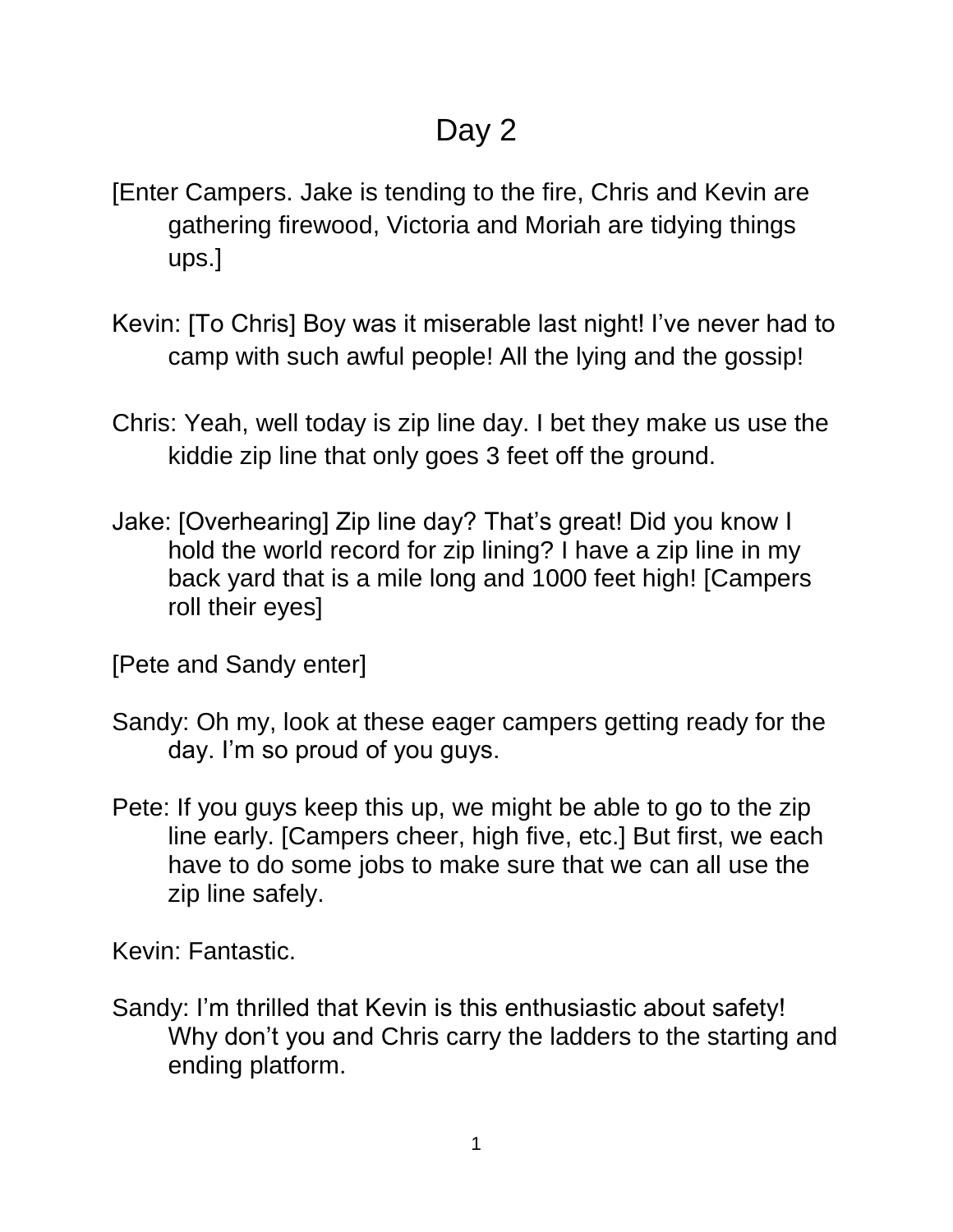- Chris: Sounds great. [To Kevin] It's probably just a kiddie ladder. This will be easy. [They start exit]
- Pete: But before you guys go, I want to remind all our campers about an important biblical truth we will be looking at today: honesty. The Bible says in Proverbs 12:22, "Lying lips are an abomination to the LORD, but those who deal truthfully are His delight."
- Sandy: It's important that all of you guys do your jobs honestly. If you tell the truth, we will all have a good time. However, lying about your jobs could have big consequences. OK boys, you can go now. [Chris and Kevin exit]
- Pete: Moriah, Victoria, can you guys check out the line and make sure that it's nice and sturdy.
- Victoria: We can do that! Come on Moriah, we have so much to talk about!
- Moriah: Yeah Victoria, did you hear that… [They exit]
- Sandy: And Jake, I'm giving you the most important job since you say you are the most experienced camper. I need you to check all the hooks and harnesses to make sure they are sturdy and secure.
- Pete: If any of them are loose, this zip line trip could be over quickly.
- Jake: You can trust me. I will do the best job you've ever seen.
- Pete: We certainly hope so, Jake. Now here are all the harnesses and clips. [Dumps out bag] Well, see you later. Counselor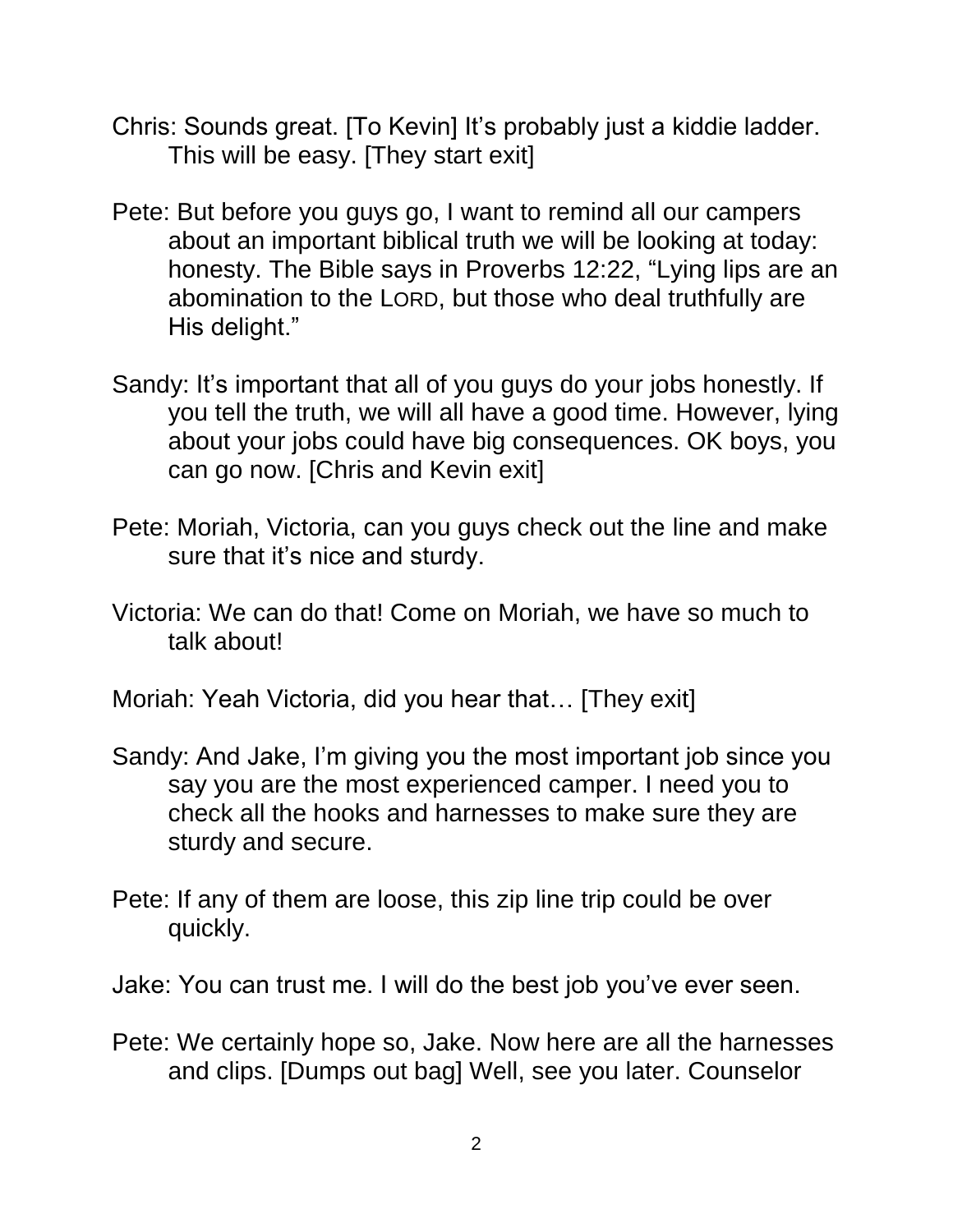Sandy and I need to check the others' work to make sure we are set.

Sandy: I don't know if we'll have time to check your work. Can we trust you to do your job?

Jake: For sure, Counselor Sandy! You can trust me.

Pete: Great! See you in a little bit! [Counselors exit]

Jake: I'm so glad they trusted me with such an important job! [Starts checking out clips, then yawns] Man, I'm tired. I hardly slept at all last night. I'm sure if I just lie down for a second... it wouldn't... hurt [Goes into full snooze. A few moments later, campers return.]

Moriah: Jake! Jake! Are you ready?

- Victoria: We are all done our jobs. Hurry up, we might get extra time on the zip line!
- Jake: [Waking up, speaks aside to audience] What? Oh no, I must have slept too long. I didn't do any of the safety checks. But I don't want to let these guys down and take away from their time on the zip line. Maybe I'll lie about it. It's no big deal. It's not like anyone will know. [Pete and Sandy arrive]
- Pete: Well, it looks like we are all ready to go zip lining. Jake, were you able to check all the clips and harnesses?

Jake: Uh, yeah. Yeah I did.

Sandy: Great job Jake. I knew we could count on you. It's really important that those clips and harnesses are secure. Otherwise, the campers could really hurt themselves.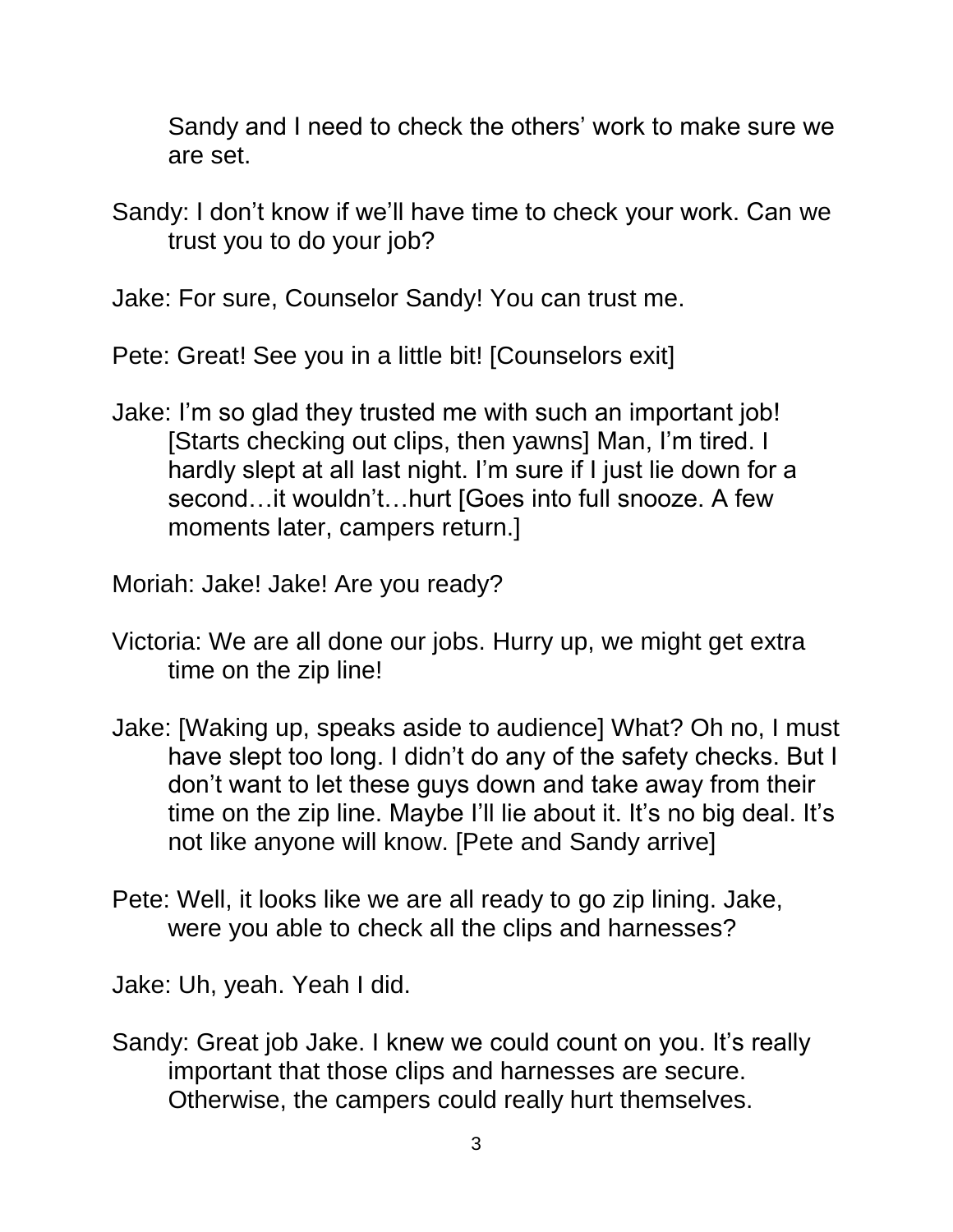Pete: Alright campers, let's put on those harnesses and go zip lining! [Campers put on harnesses, all exit stage right]

[From offstage]

Sandy: Moriah, you're up first. Ready? Three, two, one…

- Moriah: [Running from right exit to left exit] Yeaaahhhh! That was awesome!
- Pete: OK Kevin, you're next. Three, two, one…
- Kevin: [Running from right exit to left exit] Ooohhh Yeeaaahhh!!! That was actually fun!

Sandy: Your turn Chris. Three, two, one…

- Chris: [Starts to exit] Oh boy…uh-oh… [Midway across stage, starts to sputter out of control, goes off side of stage] Oh no! Ouch! Ow ow ow ow ow ow!
- Pete: Oh no, what happened? [Everyone enters, runs around spot where Chris is]
- Chris: I was doing fine, when all of a sudden my clip got loose and I fell off the line.
- Sandy: But that's impossible! Jake checked all the clips and harnesses. Didn't you Jake?
- Jake: Well here's the thing. I mean, I was going to, but… I might have, sort of... exaggerated?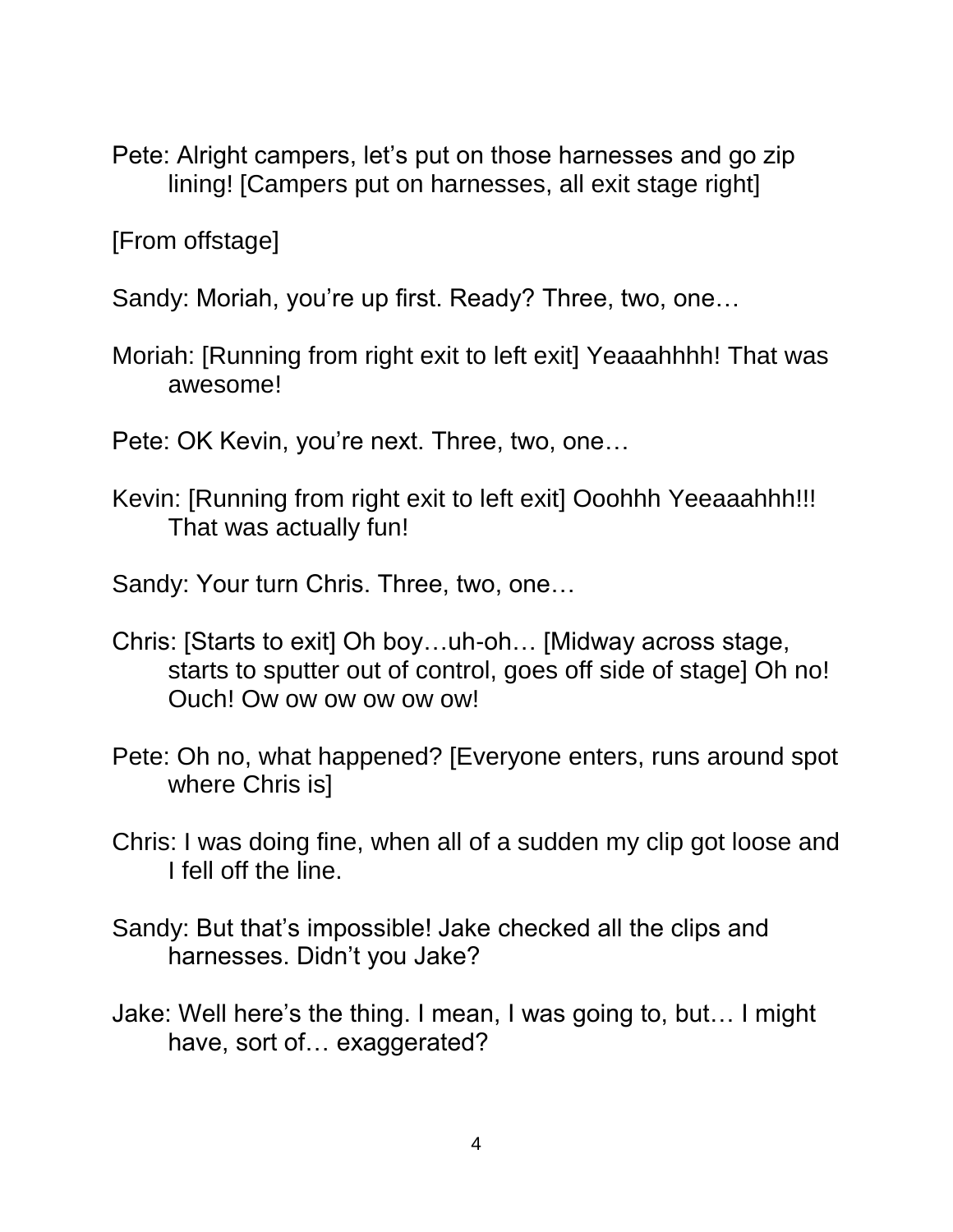- Pete: You lied to us! You lied, and now Chris is hurt. Come on Chris, we are going to get you to the camp nurse. [Campers help Chris up, Pete helps Chris hobble off, they exit]
- Sandy: Remember yesterday when counselor Pete and I were talking about the power of the tongue? We weren't making that up. Remember Proverbs 12:22? Now you guys see that what we say has real consequences.
- Jake: Yeah, I know I lie a lot. I guess I never thought it was a big deal. So what if I say something that isn't true? They're just words. But now, I see that words are important. They can hurt people if I'm not careful.
- Sandy: They certainly can. Now let's go guys. We should go and pray for Chris. [All exit except Jake]
- Jake: I can't believe it! What I said actually hurt someone. Because I lied, Chris is in pain. Maybe it is important for me to tell the truth. Maybe if I had told the truth in the first place, none of this would have happened. [Jake exits]

[All except Jake re-enter]

Pete: Chris is OK, but he did break his arm. Luckily, he doesn't have a concussion or any worse injury.

[Jake rushes in]

- Jake: Chris, I'm so sorry. I lied about checking the clips. I ignored my job and because of it, you got hurt. It was selfish of me. I'm so sorry!
- Chris: I'm glad you were able to be honest with me. The doctor says I'll be OK. Thanks for coming. I forgive you.